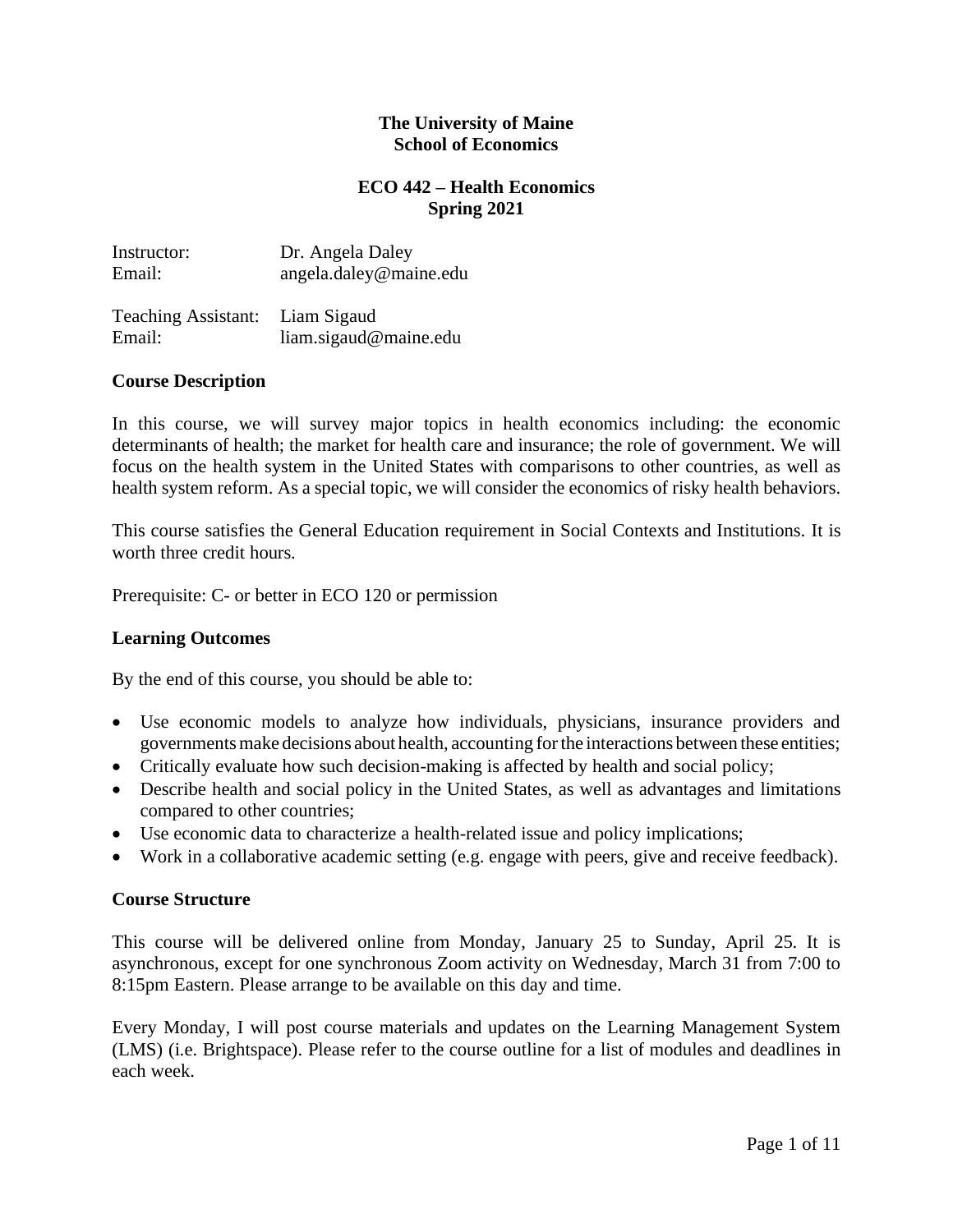Liam and I will be available on Zoom by appointment. You may access the Zoom link on the LMS (i.e. Brightspace). The passcode is 'Health'. You are also encouraged to email Liam or I with questions. We expect you to be professional and concise; long, technical questions should be addressed by appointment. We will respond within two days through the week, and three days on weekends and holidays. Please send all correspondence using your 'maine.edu' email; we will not respond to 'instant messages' on the LMS (i.e. Brightspace).

# **Materials**

In this course, we will use the LMS (i.e. Brightspace), Kaltura, Zoom and 'maine.edu' email. You are expected to be familiar with these platforms. Liam and I will not provide technical support. For assistance, please visit https://www.maine.edu/information-technology/support/ or https://online.umaine.edu/tech-support/.

Please monitor the LMS (i.e. Brightspace) and your 'maine.edu' email for course materials and updates.

There is no required textbook, however we will draw upon the following:

Folland, S., Goodman, A.C. and Stano, M. (2017). *The Economics of Health and Health Care* (8<sup>th</sup>) edition). Routledge.

### **Grading**

Your overall grade will be determined as follows:

| Introductory Video                                                     | 5 percent  |
|------------------------------------------------------------------------|------------|
| Term Project                                                           | 25 Percent |
| Take-Home Exams                                                        | 40 Percent |
| Comparative Health Systems and Reform – Presentation and Zoom Activity | 15 Percent |
| Participation                                                          | 15 Percent |

There will be no opportunities for extra credit. There are no exceptions to this policy.

Your overall grade will be assigned as follows:

A (93 to 100 percent); A- (90 to 92.9 percent); B+ (87 to 89.9 percent); B (82 to 86.9 percent); B- (80 to 81.9 percent); C+ (77 to 79.9 percent); C (72 to 76.9 percent); C- (70 to 71.9 percent); D+ (67 to 69.9 percent); D (62 to 66.9 percent); D- (60 to 61.9 percent); F (less than 60 percent).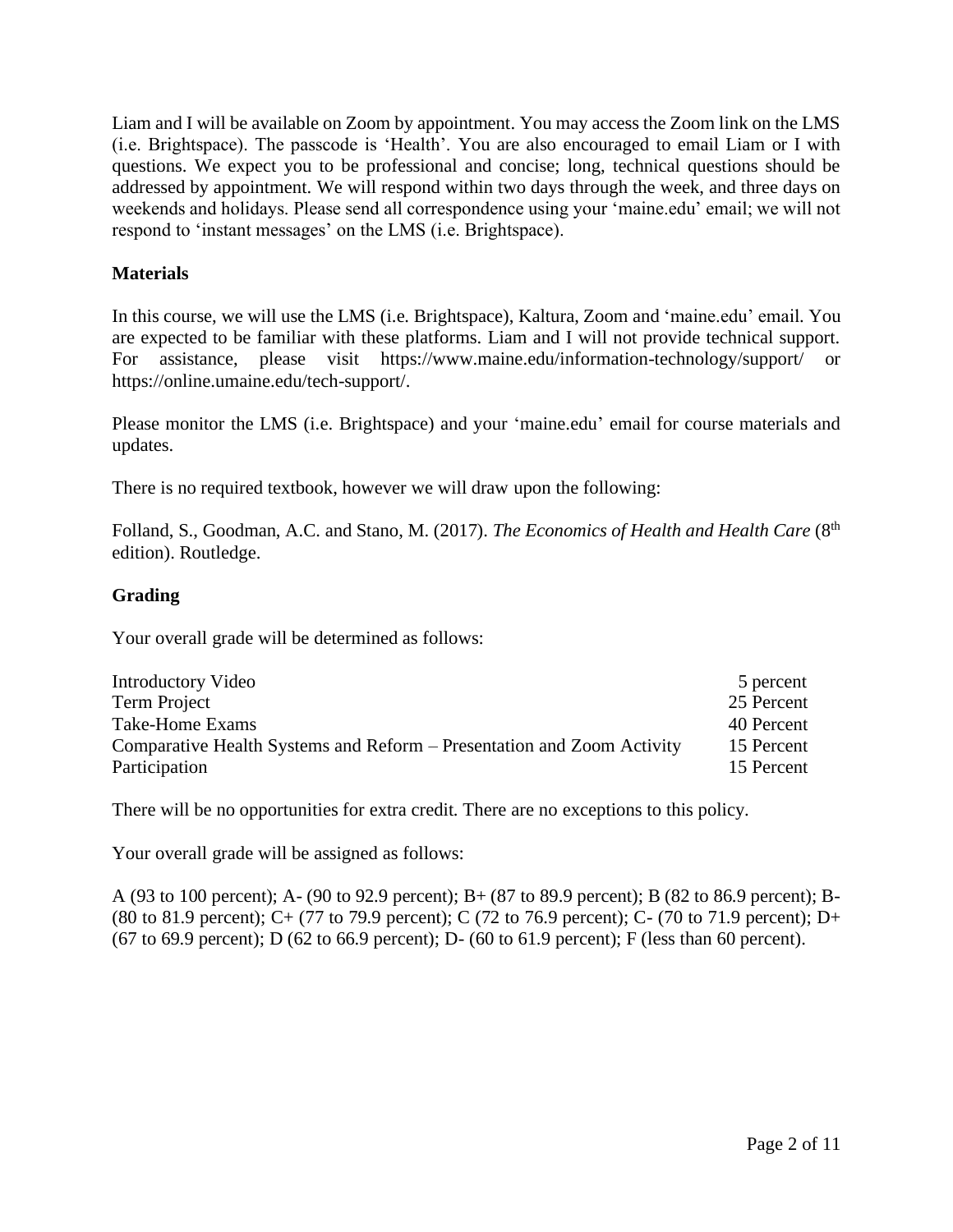# *Introductory Video*

Introductory Video due Sunday, January 31 by 11:59pm Eastern 5 percent

Create an introductory video using Kaltura and upload it to the *Introduction to Peers* discussion board on the LMS (i.e. Brightspace). The purpose of this video is to help you get acquainted with your peers, and to connect with potential partners for the term project. You may include your name, program of study, why you are taking this course and/or anything else you would like to share, recognizing that everyone enrolled in this course will be able to watch your video. Please limit your video to one minute.

The introductory video will be graded on an individual basis as follows:

- 0.0 Did not create an introductory video on time
- 2.5 Created an introductory video on time, with some effort
- 5.0 Created an introductory video on time, with good effort

I will accept the introductory video up to one week after the deadline without penalty. This policy is in place because I realize that unforeseeable things may prevent you from completing course requirements on time. However, I recommend that you try to meet the deadline out of consideration for other students in the course. One week after the deadline, the *Introduction to Peers* discussion board will close and late submissions will no longer be accepted.

You should review the videos of your peers and use the discussion board to connect with potential partners for the term project. Please notify me once you have formed a team or if you have difficulty with this.

### *Term Project*

The term project is divided into four parts and must be completed with a partner. You can connect with potential partners on the *Introduction to Peers* discussion board. You will have the same partner throughout the term project. I reserve the right to assign different grades within a team in case of unequal contributions. Please notify me once you have formed a team or if you have difficulty with this. More information about the term project is available on the LMS (i.e. Brightspace).

| Term Project Part 1 due Sunday, February 14 by 11:59pm Eastern | 5 Percent  |
|----------------------------------------------------------------|------------|
| Term Project Part 2 due Sunday, February 28 by 11:59pm Eastern | 5 Percent  |
| Term Project Part 3                                            | 5 Percent  |
| Draft of Policy Brief due Sunday, March 21 by 11:59pm Eastern  |            |
| Peer Review Exercise due Sunday, April 4 by 11:59pm Eastern    |            |
| Term Project Part 4 due Sunday, April 25 by 11:59pm Eastern    | 10 Percent |

I will accept each part of the term project up to one week after the applicable deadline without penalty. This policy is in place because I realize that unforeseeable things may prevent you from completing course requirements on time. However, I recommend that you try to meet each deadline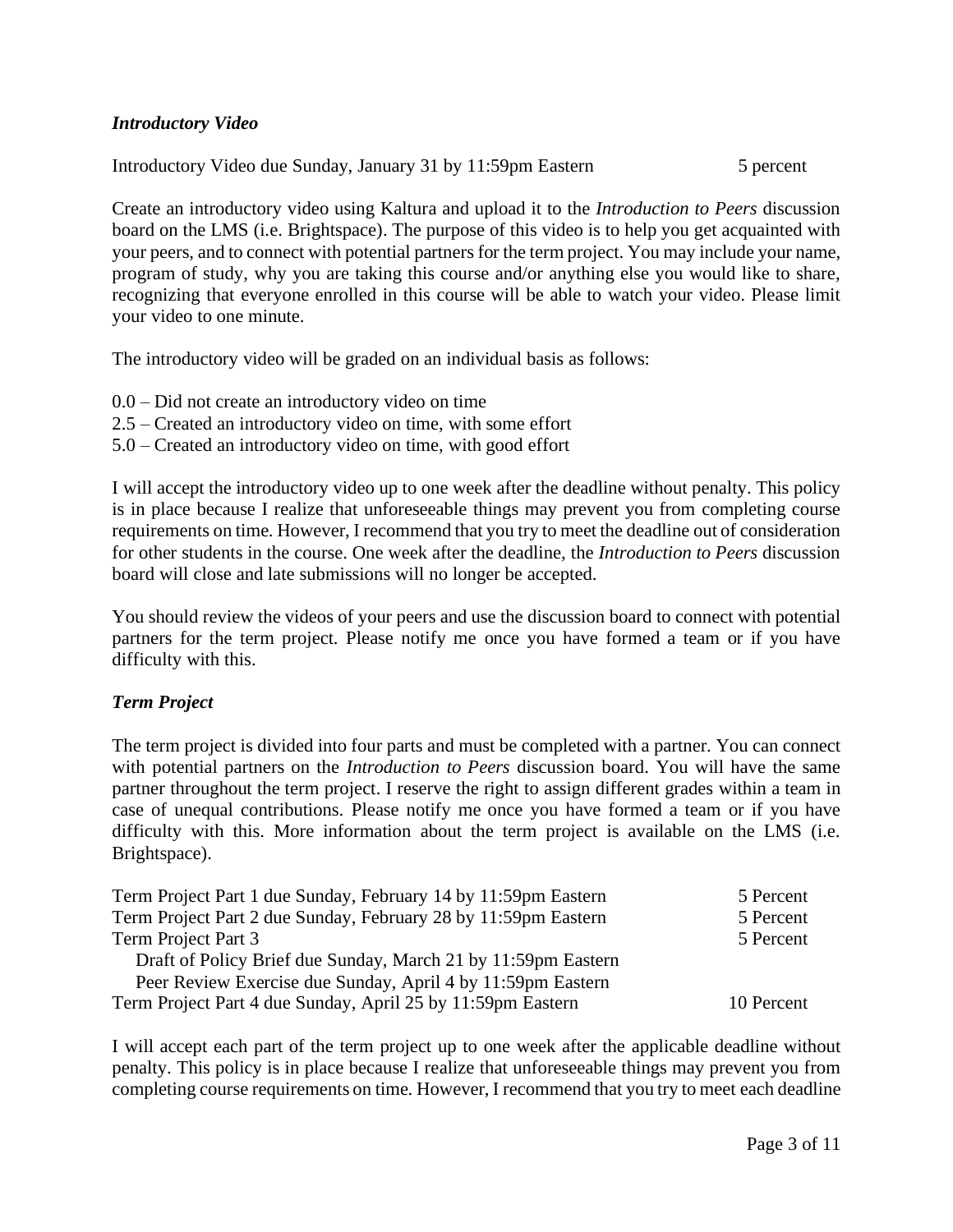out of consideration for your partner, and because each part of the term project contributes to the next. One week after each deadline, the applicable part of the term project will close and late submissions will no longer be accepted.

### *Take-Home Exams*

There will be two take-home exams, which must be completed on an individual basis. More information will be provided on the LMS (i.e. Brightspace) at least one week prior to each deadline. There is no final exam in this course.

| Take-Home Exam 1 due Sunday, March 14 by 11:59pm Eastern | 20 Percent |
|----------------------------------------------------------|------------|
| Take-Home Exam 2 due Sunday, April 18 by 11:59pm Eastern | 20 Percent |

I will accept exams up to one week after the deadline without penalty. After one week, I will post the solutions on the LMS (i.e. Brightspace) and late submissions will no longer be accepted. This policy is in place because I realize that unforeseeable things may prevent you from completing course requirements on time.

# *Comparative Health Systems and Reform – Presentation and Zoom Activity*

| Presentation due Sunday, March 28 by 11:59pm Eastern             | 10 Percent |
|------------------------------------------------------------------|------------|
| Zoom Activity on Wednesday, March 31 from 7:00 to 8:15pm Eastern | 5 Percent  |

As part of the module on Comparative Health Systems and Reform, you will create a presentation using Kaltura and upload it to the LMS (i.e. Brightspace). This must be completed on an individual basis. More information about the presentation will be provided at least one week prior to the deadline.

Your presentations will form the basis of a synchronous Zoom activity on Wednesday, March 31 from 7:00 to 8:15pm Eastern. Please arrange to be available on this day and time. You should also allocate one hour to prepare for the Zoom activity between Monday, March 29 and Wednesday, March 31 (i.e. you will have to review the presentations of your peers). More information will be provided closer to the activity. There are no partial marks for the Zoom activity. You will earn five percent for participating or zero for not. You may access the Zoom link on the LMS (i.e. Brightspace). The passcode is 'Health'.

I will accept presentations up to one week after the deadline without penalty. After one week, late submissions will no longer be accepted. This policy is in place because I realize that unforeseeable things may prevent you from completing course requirements on time. However, I recommend that you try to meet the deadline. If not, you will be unable to participate in the synchronous Zoom activity, which is based on the presentations.

If you miss the Zoom activity, a make-up assignment may be completed in extreme circumstances with the appropriate documentation. Please contact me immediately. The make-up assignment must be completed by Sunday, April 11 at 11:59 pm Eastern. Late submissions will not be accepted. The make-up assignment will be graded, possibly resulting in less than the five percent that can be earned by participating in the Zoom activity.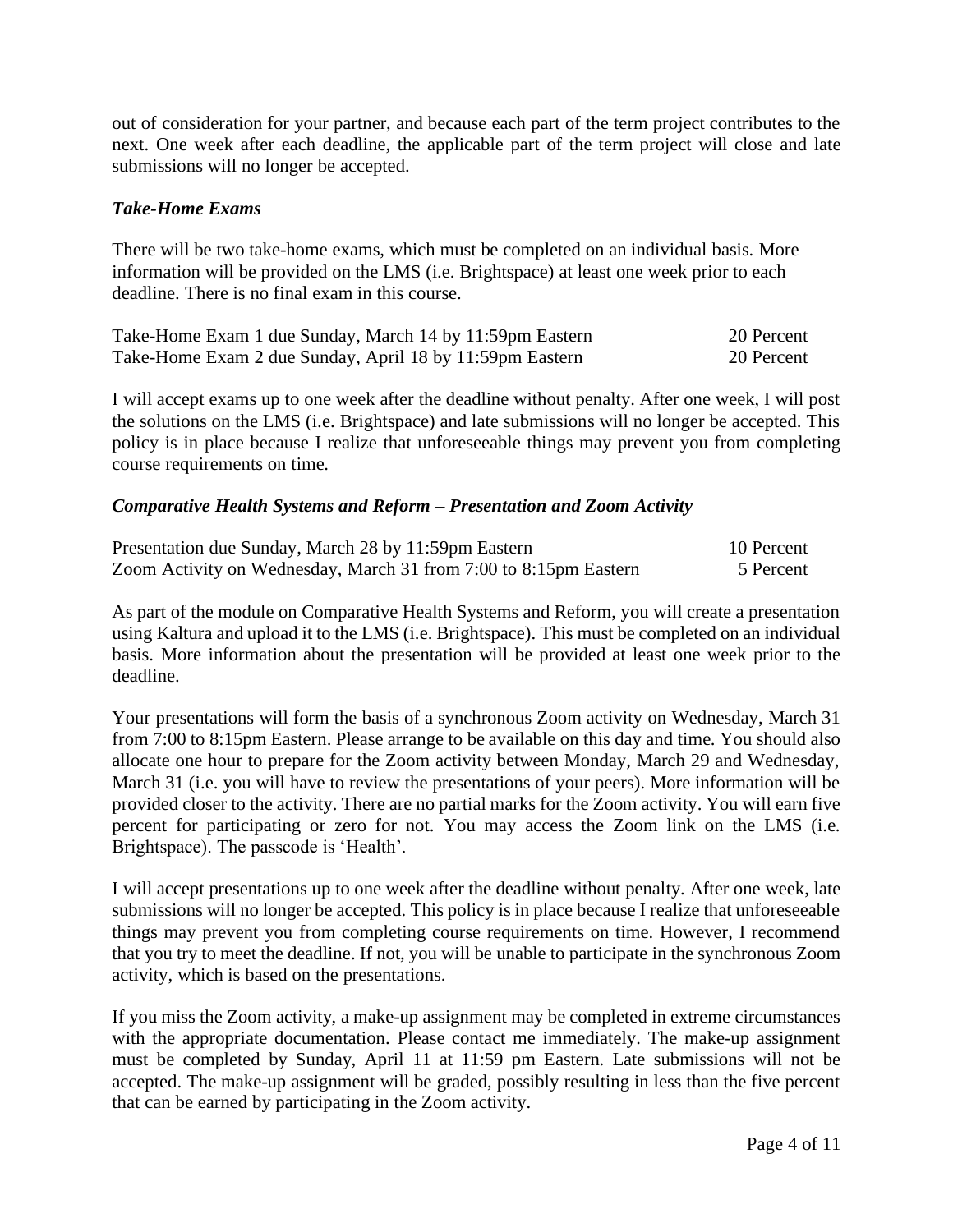# *Participation*

Participation is worth 15 percent of your overall grade. Specifically, you will earn up to five percent in each of these three areas:

- 1. You are expected to be familiar with the LMS (i.e. Brightspace), Kaltura, Zoom and 'maine.edu' email. Familiarity with these platforms, which will be used to foster participation, must be demonstrated throughout the course.
	- 0.0 Has poor familiarity with course platforms
	- 2.5 Has some familiarity with course platforms
	- 5.0 Has good familiarity with course platforms
- 2. There will be questions embedded in some of the instructional videos. You must complete the questions on an individual basis during the week in which the module is to be completed. I will accept late submissions for up to one week without penalty, after which late submissions will no longer be accepted.
	- 0.0 Did not complete questions on time
	- 2.5 Completed questions on time, with some effort
	- 5.0 Completed questions on time, with good effort
- 3. Some modules include discussion boards. You must contribute to the discussion boards on an individual basis during the week in which the module is to be completed. I will accept late submissions for up to one week without penalty, after which late submissions will no longer be accepted.
	- 0.0 Did not contribute to discussion boards on time
	- 2.5 Contributed to discussion boards on time, with some effort
	- 5.0 Contributed to discussion boards on time, with good effort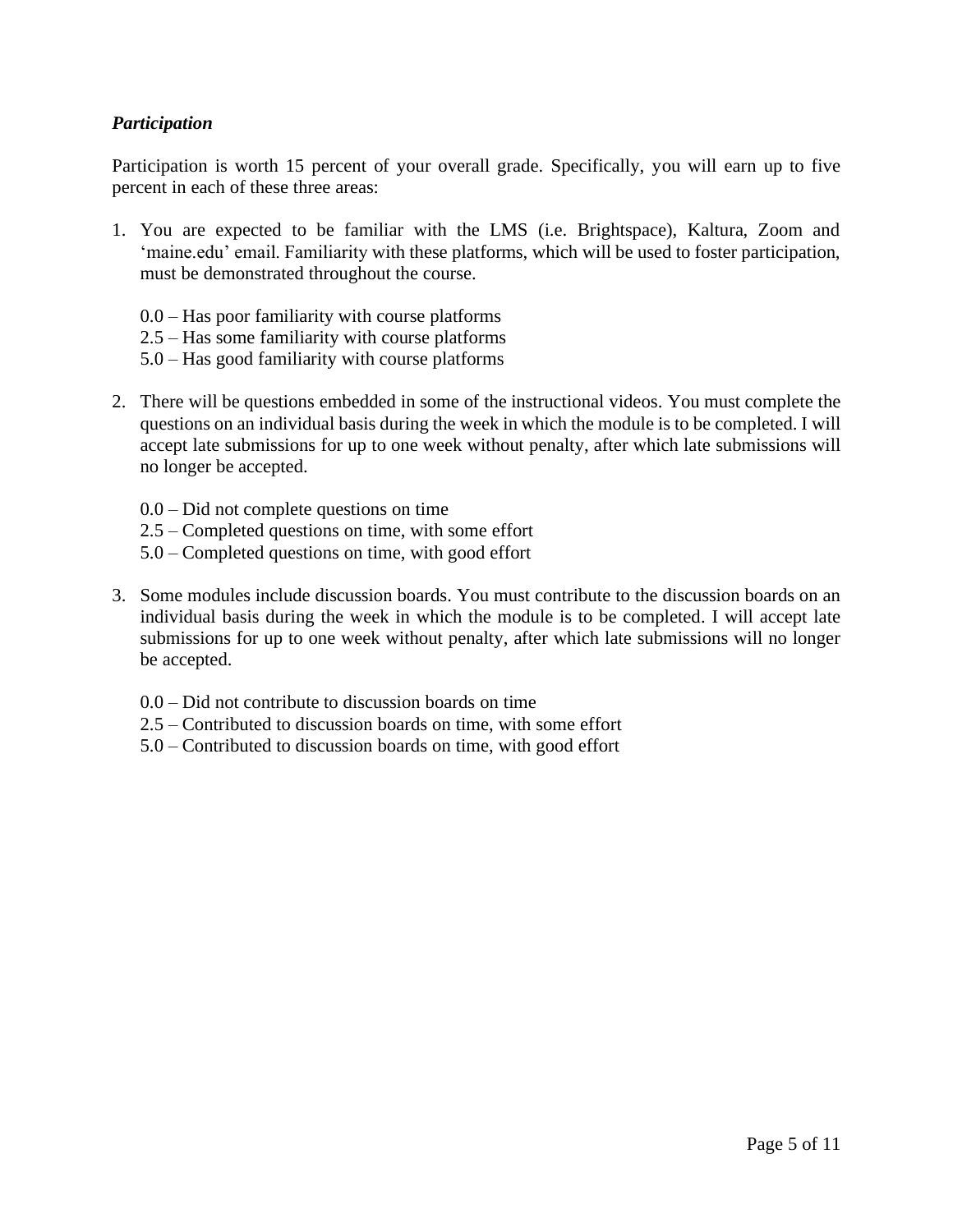# **Course Outline**

Any updates to the course outline will be posted on the LMS (i.e. Brightspace).

| Week                                          | To Be Completed                                                                                                                             |
|-----------------------------------------------|---------------------------------------------------------------------------------------------------------------------------------------------|
| Monday, January 25 to<br>Sunday, January 31   | Module $0$ – Introductions<br>Module 1 – Introduction to Health Economics<br>* Introductory Video due Sunday, January 31 by 11:59pm Eastern |
| Monday, February 1 to<br>Sunday, February 7   | Module 2A – Production of and Demand for Health                                                                                             |
| Monday, February 8 to<br>Sunday, February 14  | Module 2B – Production of and Demand for Health<br>* Term Project Part 1 due Sunday, February 14 by 11:59pm Eastern                         |
| Monday, February 15 to<br>Sunday, February 21 | Module 3A – Health Insurance and Consumer Behavior                                                                                          |
| Monday, February 22 to<br>Sunday, February 28 | Module 3B – Health Insurance and Consumer Behavior<br>* Term Project Part 2 due Sunday, February 28 by 11:59pm Eastern                      |
| Monday, March 1 to<br>Sunday, March 7         | Module 4 – Physician Behavior and Health Care Labor Markets                                                                                 |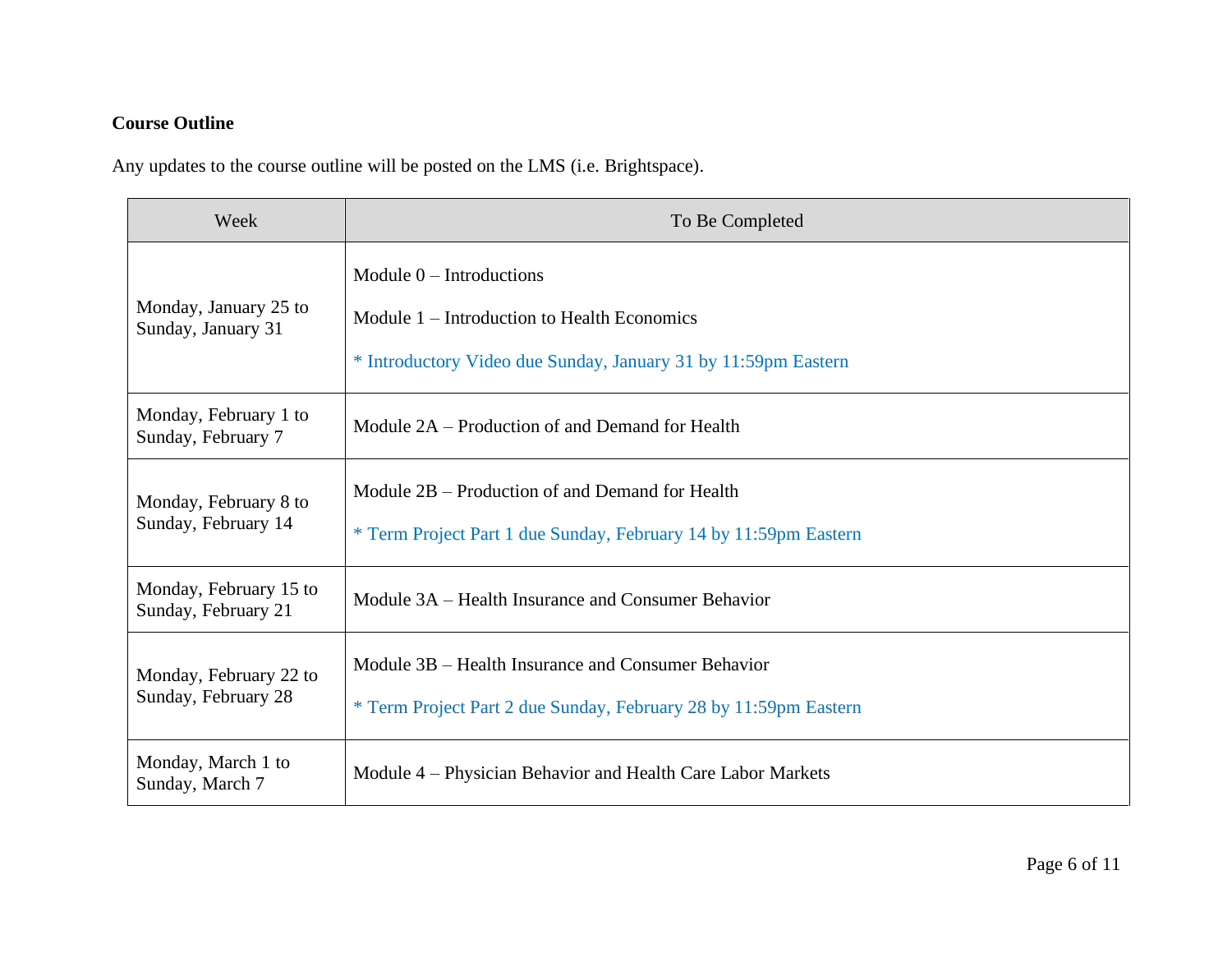| Week                                    | To Be Completed                                                                                                                                                                                      |
|-----------------------------------------|------------------------------------------------------------------------------------------------------------------------------------------------------------------------------------------------------|
| Monday, March 8 to<br>Sunday, March 14  | * Take-Home Exam 1 due Sunday, March 14 by 11:59pm Eastern                                                                                                                                           |
| Monday, March 15 to<br>Sunday, March 21 | Module 5 – Efficiency, Equity and Need<br>* Term Project Part 3 – Draft of Policy Brief due Sunday, March 21 by 11:59pm Eastern                                                                      |
| Monday, March 22 to<br>Sunday, March 28 | Module 6 – Comparative Health Systems and Reform<br>* Comparative Health System and Reform - Presentation due Sunday, March 28 by 11:59pm Eastern                                                    |
| Monday, March 29 to<br>Sunday, April 4  | * Comparative Health Systems and Reform - Zoom Activity on Wednesday, March 31 from<br>7:00 to 8:15pm Eastern<br>* Term Project Part 3 – Peer Review Exercise due Sunday, April 4 by 11:59pm Eastern |
| Monday, April 5 to<br>Sunday, April 11  | Module 7 – Special Topic: The Economics of Risky Health Behaviors                                                                                                                                    |
| Monday, April 12 to<br>Sunday, April 18 | * Take-Home Exam 2 due Sunday, April 18 by 11:59pm Eastern                                                                                                                                           |
| Monday, April 19 to<br>Sunday, April 25 | * Term Project Part 4 due Sunday, April 25 by 11:59pm Eastern                                                                                                                                        |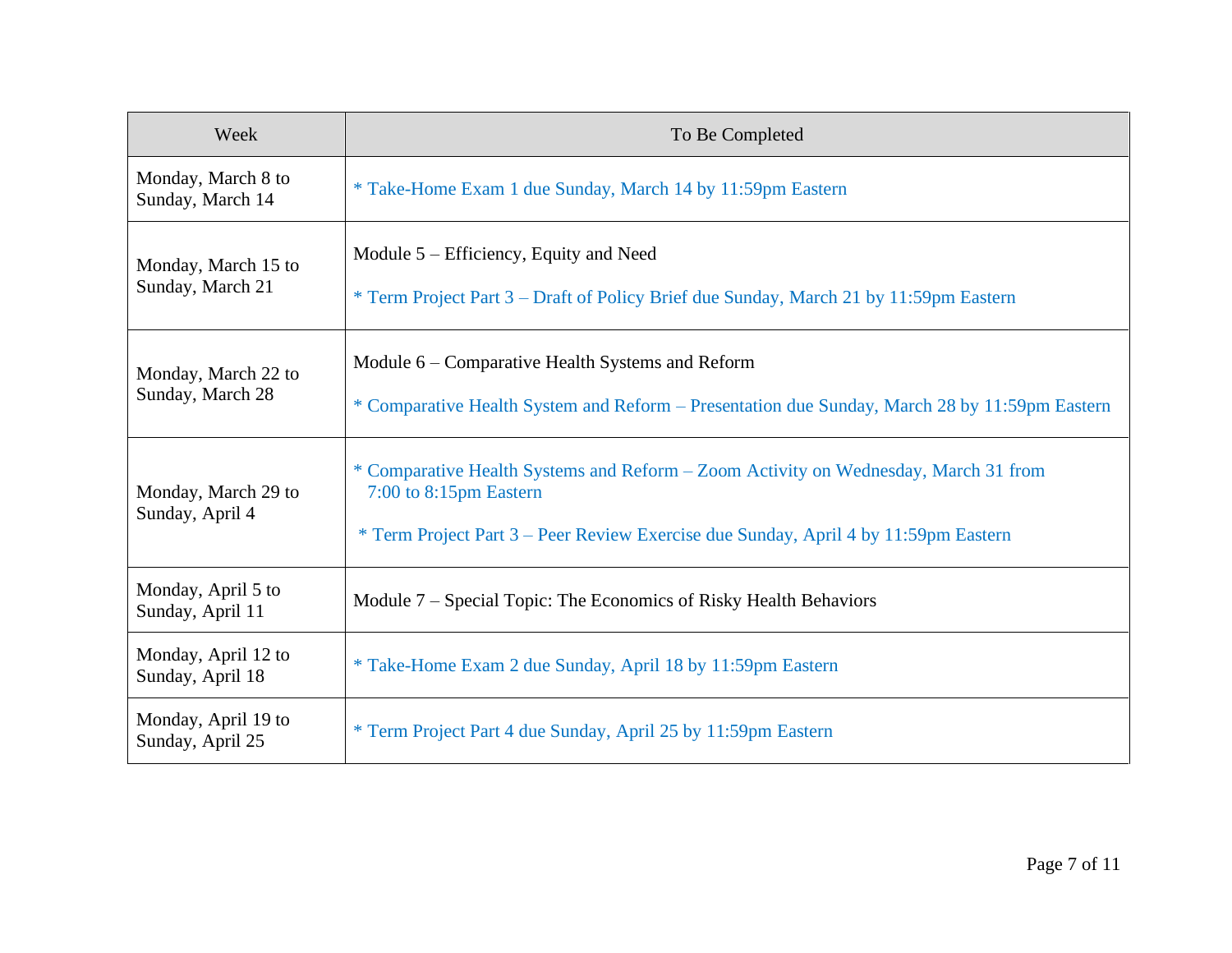## **Required Syllabus Statements**

#### *Academic Honesty*

Academic honesty is very important. It is dishonest to cheat on exams, to copy term papers, to submit papers written by another person, to fake experimental results, or to copy or reword parts of books or articles into your own papers without appropriately citing the source. Students committing or aiding in any of these violations may be given failing grades for an assignment or for an entire course, at the discretion of the instructor. In addition to any academic action taken by an instructor, these violations are also subject to action under the University of Maine Student Conduct Code. The maximum possible sanction under the student conduct code is dismissal from the University.

#### *Students Accessibility Services*

If you have a disability for which you may be requesting an accommodation, please contact Student Accessibility Services, 121 East Annex, 581.2319, as early as possible in the term. Students who have already been approved for accommodations by SAS and have a current accommodation letter should meet with me privately as soon as possible.

#### *Course Schedule Disclaimer (Disruption Clause)*

In the event of an extended disruption of normal classroom activities (due to COVID-19 or other long-term disruptions), the format for this course may be modified to enable its completion within its programmed time frame. In that event, you will be provided an addendum to the syllabus that will supersede this version.

### *Observance of Religious Holidays/Events*

The University of Maine recognizes that when students are observing significant religious holidays, some may be unable to attend classes or labs, study, take tests, or work on other assignments. If they provide adequate notice (at least one week and longer if at all possible), these students are allowed to make up course requirements as long as this effort does not create an unreasonable burden upon the instructor, department or University. At the discretion of the instructor, such coursework could be due before or after the examination or assignment. No adverse or prejudicial effects shall result to a student's grade for the examination, study, or course requirement on the day of religious observance. The student shall not be marked absent from the class due to observing a significant religious holiday. In the case of an internship or clinical, students should refer to the applicable policy in place by the employer or site.

### *Sexual Discrimination Reporting*

The University of Maine is committed to making campus a safe place for students. Because of this commitment, if you tell a teacher about an experience of sexual assault, sexual harassment, stalking, relationship abuse (dating violence and domestic violence), sexual misconduct or any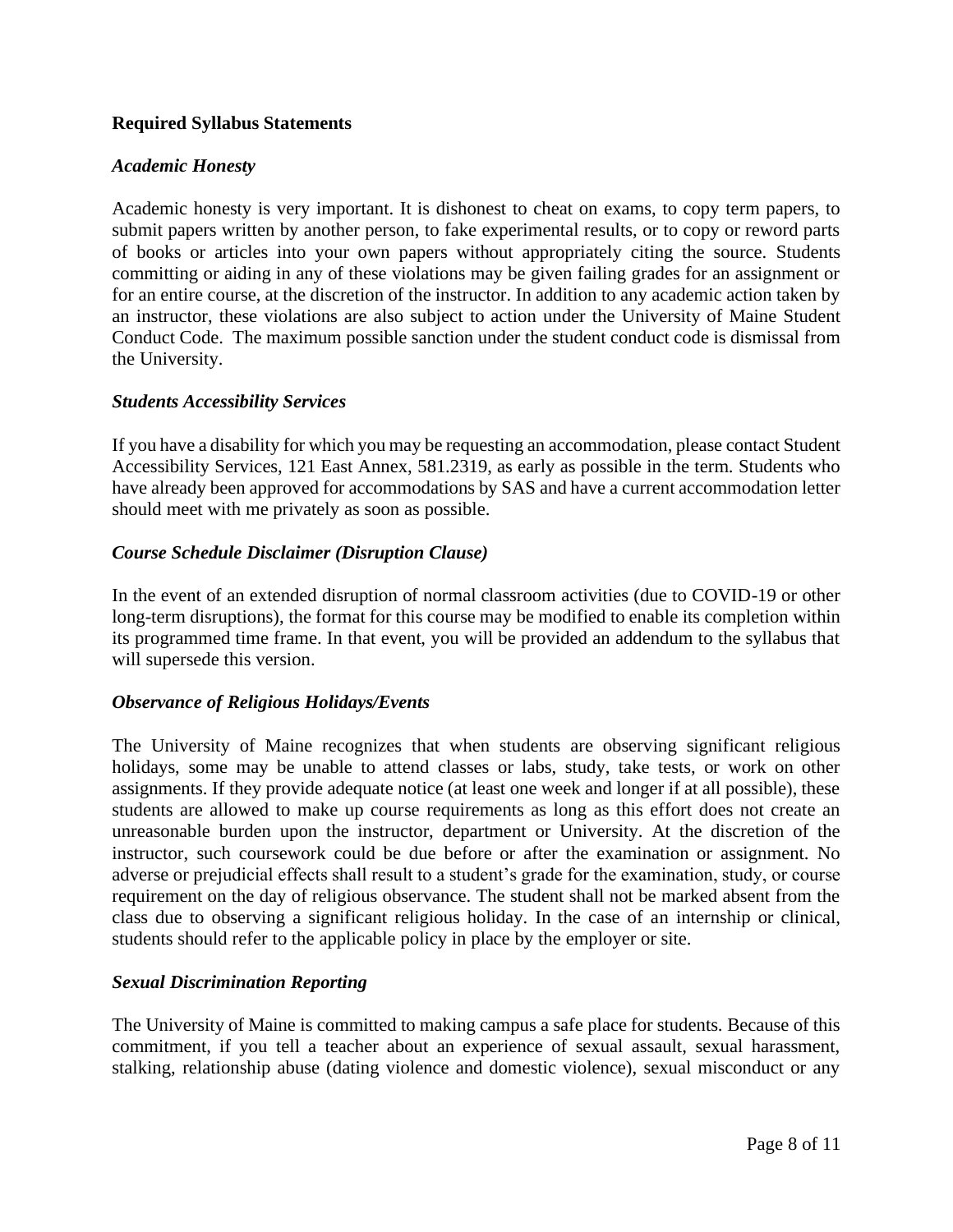form of gender discrimination involving members of the campus, your teacher is required to report this information to Title IX Student Services or the Office of Equal Opportunity.

If you want to talk in confidence to someone about an experience of sexual discrimination, please contact these resources:

For confidential resources on campus: Counseling Center: 207-581-1392 or Cutler Health Center: at 207-581-4000.

For confidential resources off campus: Rape Response Services: 1-800-871-7741 or Partners for Peace: 1-800-863-9909.

Other resources: The resources listed below can offer support but may have to report the incident to others who can help:

For support services on campus: Title IX Student Services: 207-581-1406, Office of Community Standards: 207-581-1409, University of Maine Police: 207-581-4040 or 911. Or see the OSAVP website for a complete list of services.

# **COVID-19 Syllabus Statements**

COVID-19 is an infectious disease caused by the coronavirus SARS-CoV-2. The virus is transmitted person-to-person through respiratory droplets that are expelled when breathing, talking, eating, coughing, or sneezing. Additionally, the virus is stable on surfaces and can be transmitted when someone touches a contaminated surface and transfers the virus to their nose or mouth. When someone becomes infected with COVID-19 they may either have no symptoms or symptoms that range from mild to severe and can even be fatal. During this global pandemic, it is imperative that all students, faculty, and staff abide by the safety protocols and guidelines set forth by the University to ensure the safety of our campus. All students are encouraged to make the Black Bear Cares Pact to protect the health of themselves, the health of others, and the College of Our Hearts Always.

### *Black Bears Care Pact*

https://umaine.edu/return/black-bears-care/

### *Symptom Checking*

The symptoms of COVID-19 can range from mild to severe, and even people with mild symptoms may transmit the virus to others. Students are encouraged to use the symptom checking app each day before attending class or moving about campus and follow the recommendation prompted within the app. Students should monitor for the following symptoms daily: fever (temperature >100.4F/38.0C) or chills, new cough, loss of taste or smell, shortness of breath/difficult breathing, sore throat, diarrhea, nausea, or vomiting, or the onset of new, otherwise unexplained symptoms such as headache, muscle or body aches, fatigue, or congestion/runny nose.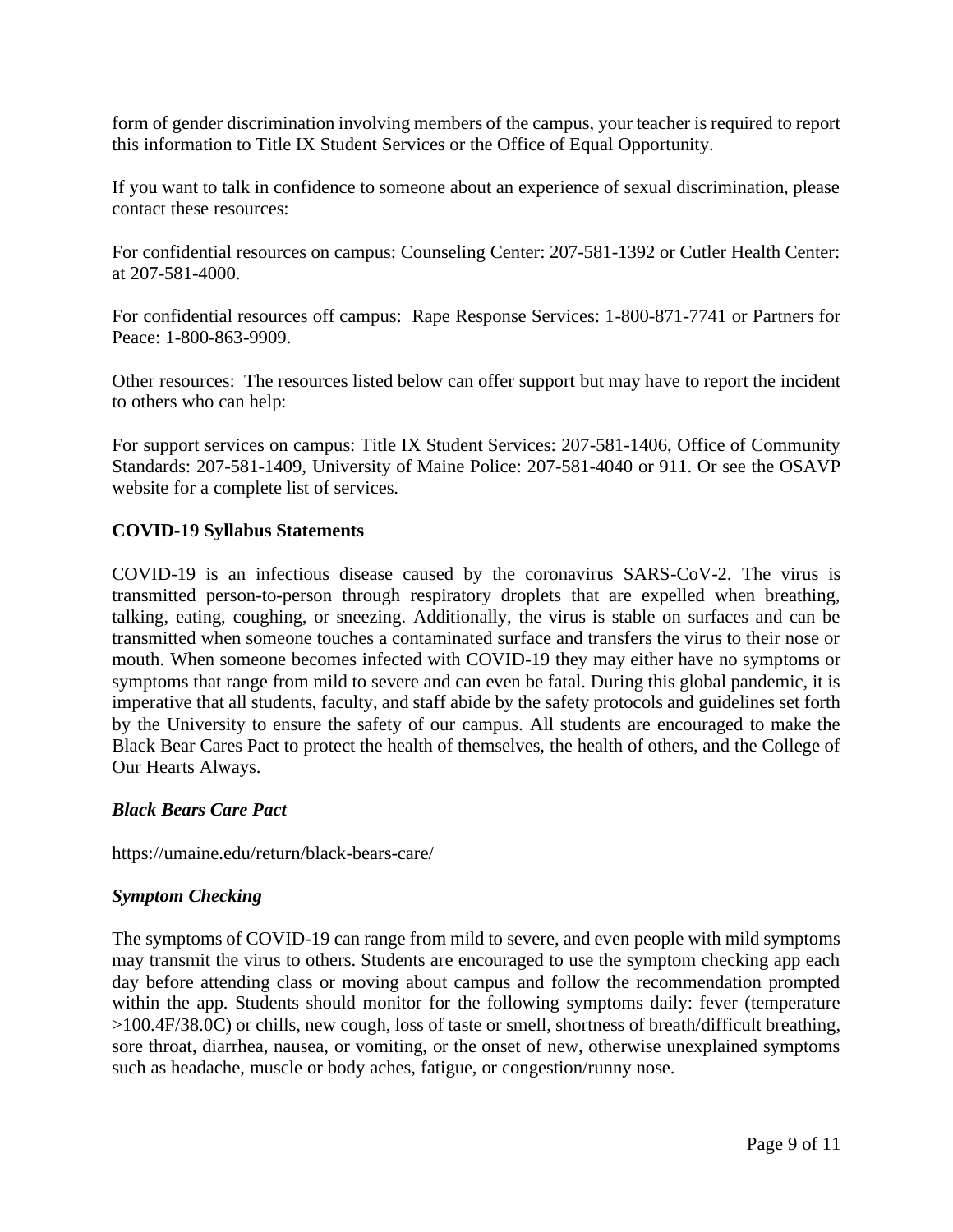# *Physical Distancing*

Students need to make every effort to maintain physical distancing (6 feet or more) indoors and outdoors including within classrooms. The University classrooms and physical spaces have been arranged to maximize physical distancing. Follow the traffic patterns outlined in each building and outdoor space to avoid crowding. If students are in an academic setting (i.e. clinical or lab class) that requires them to reduce physical distancing, they should follow the instructor's guidelines.

# *Face Coverings*

Students must wear appropriate face coverings in the classroom. Face coverings must be worn in indoor and outdoor spaces on campus unless people are alone in a room with a door closed or when they are properly physically distanced and do not expect someone to approach them. When face coverings are removed people are placing themselves and those surrounding them at increased risk for COVID-19.

### *Eating and Drinking in Classrooms*

Students may not eat or drink in the classrooms and are encouraged to take their food or drink into areas designated for these purposes where they can maintain 6 feet physical distance from others.

### *Hand Hygiene*

Proper hand hygiene is an effective measure to prevent the spread of COVID-19. Students should wash their hands often with soap and water or use a hand sanitizer with at least 60% alcohol, especially after using the bathroom, before eating or drinking, and before and after going to class or university spaces such as the recreation center, library, or dining halls.

### *Contingency Plans*

Classes will be held in various formats to offer flexibility, compassion, and empathy during these unprecedented times. Under certain circumstances, students or instructors may need to miss classes or in-person classes may be disrupted. Students are expected to notify their instructor if they are unable to attend an in-person or online class but will not be penalized for missing class due to illness or the need to care for a family member affected by COVID-19. If a disruption occurs, your instructor will provide communication and contingency plans.

### *What to Do if You Have or Suspect You Have COVID-19*

If you have symptoms of COVID-19 or have been possibly exposed to someone with COVID-19, you should stay home, not interact with others, and contact your health care provider immediately to be tested for COVID-19. You may not attend in-person classes and should suspend interactions with others until you are tested. Prior to receiving test results you should quarantine in your living area according to the Maine CDC guidelines below. Please follow the guidance of your health care professional regarding testing, quarantine, and isolation during the testing process and potential illness period.